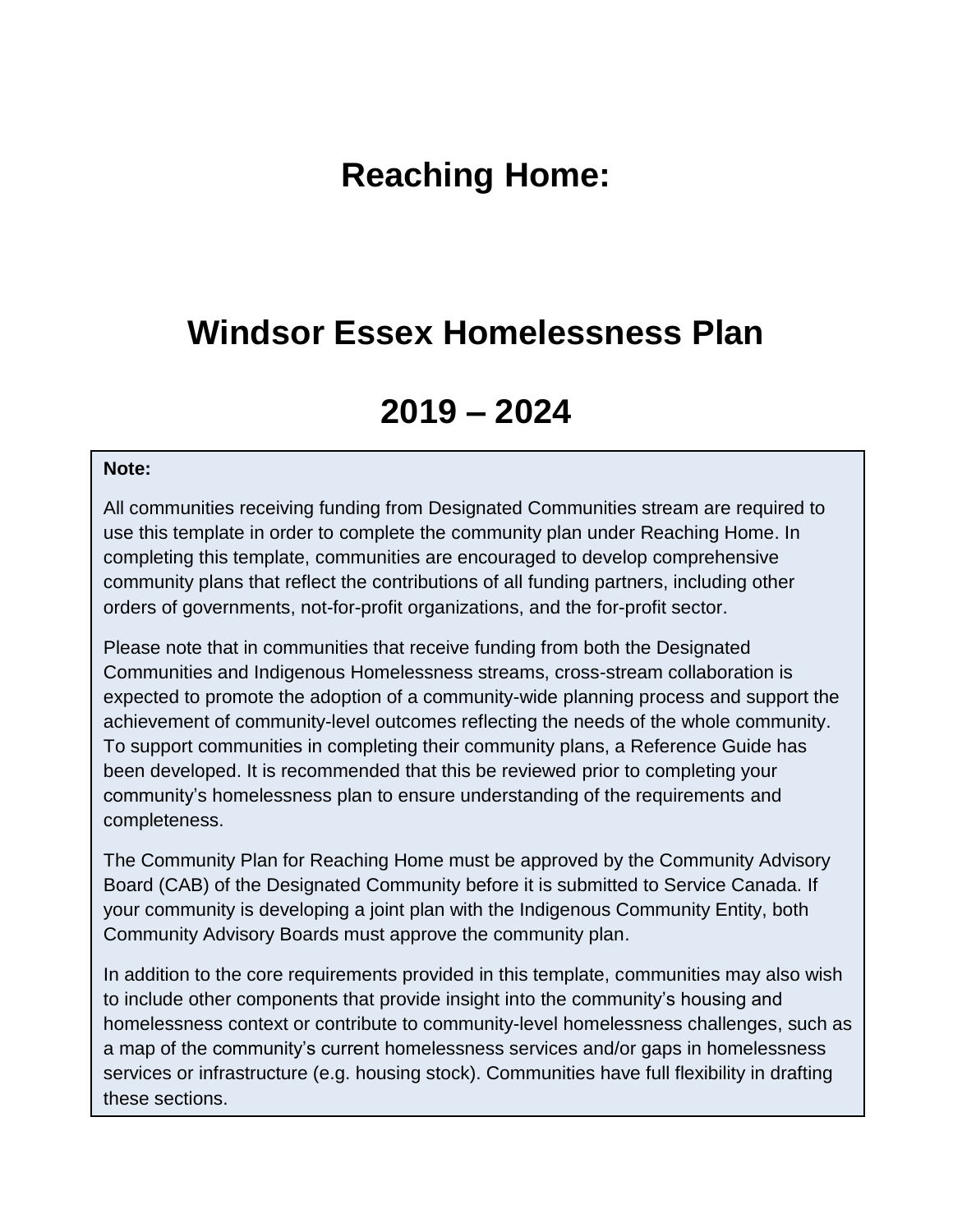## **Table of Contents**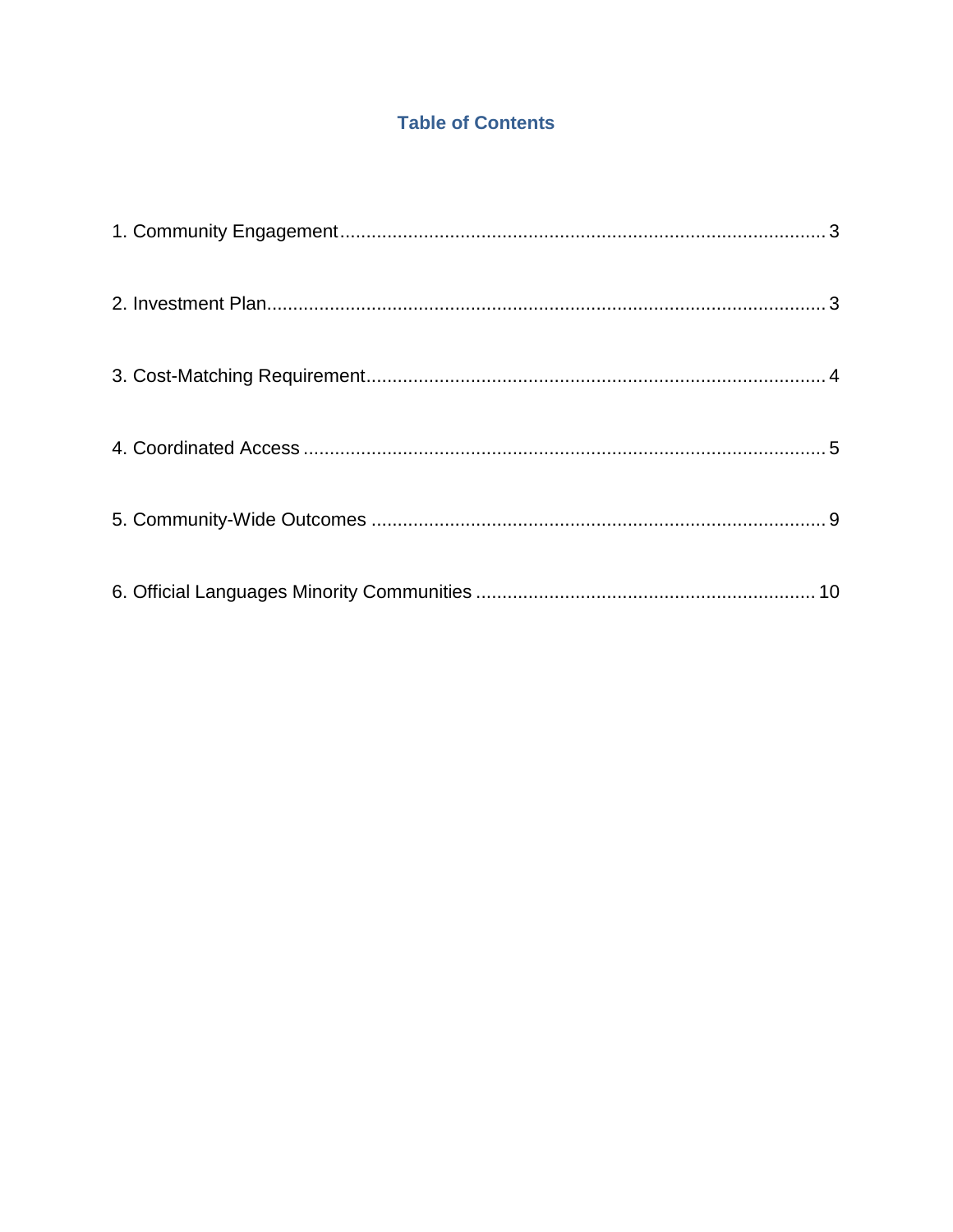## <span id="page-2-0"></span>**1. Community Engagement**

#### *Please identify the steps taken to engage your community stakeholders in developing this plan. 1*

As part of the Province of Ontario's Legislated 5 year Review of the 10 Year Housing and Homelessness Master Plan the City of Windsor retained Vink Consulting to update its Housing and Homelessness Plan. The following community consultations occurred between January and February 2019 to obtain comprehensive feedback as it related to housing and homelessness. During the consultations, there was representation from local government, non-profit organizations, private sector, property owners and Indigenous service providers. In total, 90 participants attended a workshop, 27 people participated in lived experience focus groups, 108 stakeholders attended various small group discussions, 3 questionnaires were conducted with Members of Council, 4 service providers participated in a telephone survey and 1,449 online surveys were completed by members of the public.

### <span id="page-2-1"></span>**2. Investment Plan**

*In the table below, please outline your planned allocation of Reaching Home funding (including funding from the Designated Community stream and Community Capacity and Innovation stream) from 2019-24 by investment area. Please note that it is acceptable that your community's funding priorities change over time. This investment plan is to demonstrate that your community has a vision moving forward for the allocation of Reaching Home funding. An example has been included in the Community Plan Reference Guide.*

2019-2020 has been treated as a Transition Year. A Request for Proposals (RFP) will be issued in the fall 2019 to determine the sub-projects and investments for fiscal years 2020 – 2024.

\$718,944 in Fiscal Year 2019/2020 \$706,444 in Fiscal Year 2020/2021 \$860,001 in Fiscal Year 2021/2022 \$853,851 in Fiscal Year 2022/2023 \$853,851 in Fiscal Year 2023/2024

 $\overline{\phantom{a}}$ 

 $1$  Engagement with local Indigenous organizations, and the Indigenous Community Entity and Community Advisory Board is expected in the development of this community plan.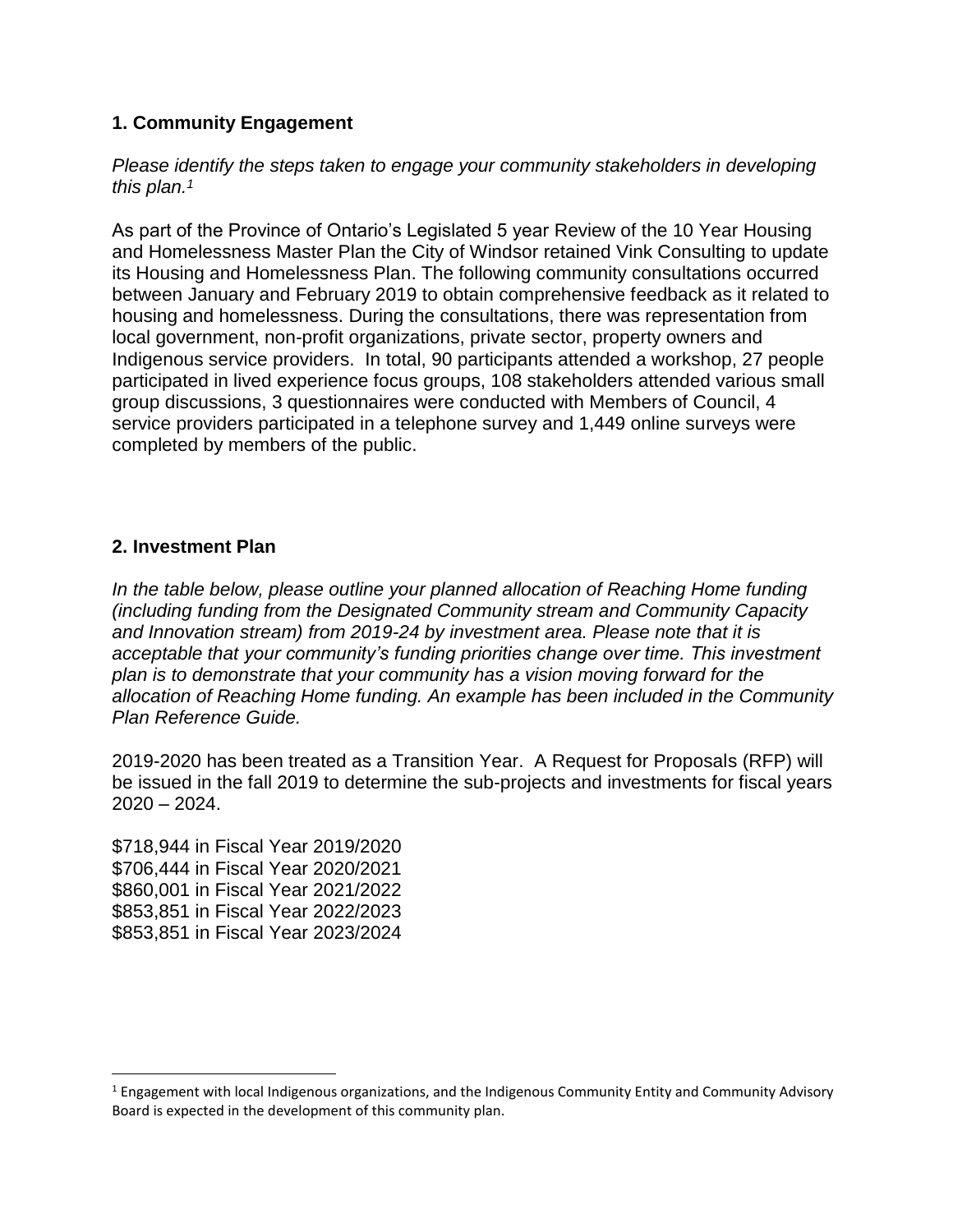|                                                                          | 2019-20 | 2020-21 | 2021-22 | 2022-23 | 2023-24 |
|--------------------------------------------------------------------------|---------|---------|---------|---------|---------|
| <b>Housing Services</b>                                                  | 22%     | 22%     | 22%     | 22%     | 22%     |
| <b>Prevention and</b><br>shelter diversion                               | 10%     | 10%     | 10%     | 10%     | 10%     |
| <b>Support Services</b>                                                  | 18%     | 18%     | 18%     | 18%     | 18%     |
| <b>Capital Investments</b>                                               | $0\%$   | $0\%$   | $0\%$   | $0\%$   | $0\%$   |
| <b>Coordination of</b><br><b>Resources and Data</b><br><b>Collection</b> | 37%     | 37%     | 37%     | 37%     | 37%     |
| <b>Administration</b>                                                    | 13%     | 13%     | 13%     | 13%     | 13%     |
| <b>TOTAL</b>                                                             | 100%    | 100%    | 100%    | 100%    | 100%    |

\*Note: Above percentages for 2020-2024 are subject to change as a result of the 2020- 2024 RFP outcome.

## <span id="page-3-0"></span>**3. Cost-Matching Requirement**

*In the table below, please outline all funding for homelessness initiatives your community plans to receive from external partners from 2019 to 2024. This includes both financial and in-kind contributions. If your anticipated community contributions do not project to cost-match funding from both the Designated Community stream and Community Capacity and Innovation stream for each year, explain the circumstances below the table and include a description of the steps you will take to meet the requirement. An example has been included in the Community Plan Reference Guide.*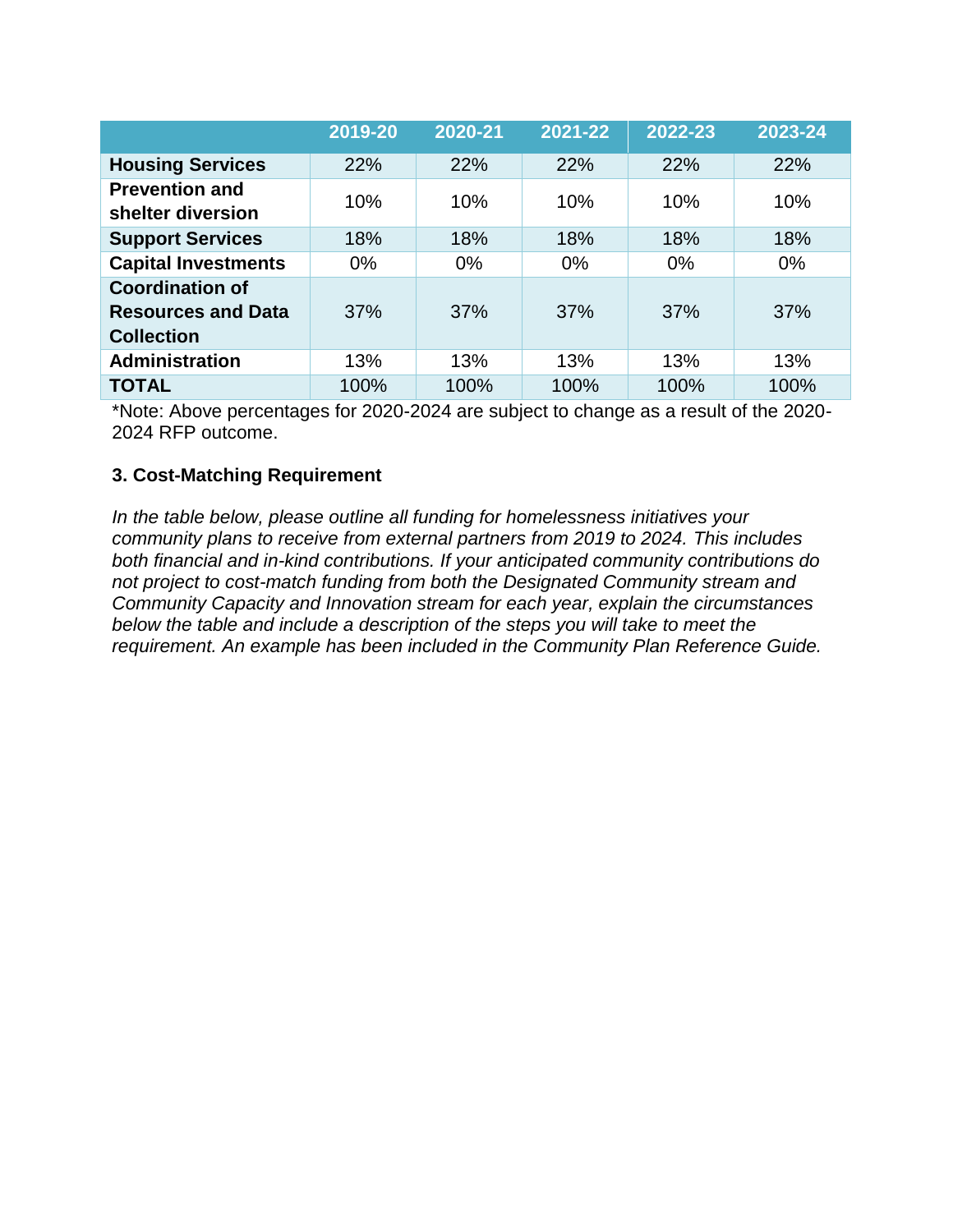| <b>Projected External Funding towards Homelessness Initiatives</b>                                                                                                                                                               |              |              |              |             |             |              |
|----------------------------------------------------------------------------------------------------------------------------------------------------------------------------------------------------------------------------------|--------------|--------------|--------------|-------------|-------------|--------------|
| <b>Funder</b>                                                                                                                                                                                                                    | 2019-20      | 2020-21      | 2021-22      | 2022-23     | 2023-24     | $2019 - 24$  |
| Province of Ontario -<br>Community<br>Homelessness<br><b>Prevention Initiative</b><br>$(CHPI)^*$                                                                                                                                 | \$10,166,257 | \$10,703,752 | \$10,703,752 |             |             | \$31,573,761 |
| Various streams of<br><b>Rent Subsidy Province</b><br>of Ontario Investment<br>in Affordable Housing;<br>Social Infrastructure<br>Fund - Investment in<br>Affordable Housing;<br><b>Ontario Priorities</b><br>Housing Initiative | \$1,051,310  | \$1,051,310  | \$1,051,310  | \$1,051,310 | \$1,051,310 | \$5,256,550  |
| City of Windsor*                                                                                                                                                                                                                 | \$962,994    |              |              |             |             | \$962,994    |
| County of Essex*                                                                                                                                                                                                                 | \$448,640    |              |              |             |             | \$448,640    |
| <b>Assisted Living</b><br>Southwestern Ontario<br>(ALSO)                                                                                                                                                                         | \$440,000    | \$440,000    | \$440,000    | \$440,000   | \$440,000   | \$2,200,000  |
| <b>Canadian Mental</b><br><b>Health Assn Windsor</b><br><b>Essex County Branch</b><br>(CMHA-WECB)                                                                                                                                | \$1,126,745  | \$1,126,745  | \$1,126,745  | \$1,126,745 | \$1,126,745 | \$5,633,725  |
| <b>TOTAL</b>                                                                                                                                                                                                                     | \$14,195,946 | \$13,321,807 | \$13,321,807 | \$2,618,055 | \$2,618,055 | \$46,075,670 |

<span id="page-4-0"></span>\* NOTE 1: regarding the Province of Ontario's CHPI allocation, we have received confirmation by letter what Windsor can anticipate for the 2020-2022 fiscal years; however no contribution agreement has been signed to date. Allocations post 2022 are unknown, however there is a commitment that should CHPI funding continue that the City would continue to use those dollars to support homelessness services and supports if eligible.

\* NOTE 2: regarding the City of Windsor and County of Essex amounts, these amounts are subject to approval in the annual operating budgets for the respective Councils, any amounts received will go towards preventing and ending homelessness.

\*Note 3: In-kind contributions from ALSO and CMHA are community contributions towards preventing and ending homelessness through the mandate of the respective organizations and sector funders and cannot be redirected or repurposed.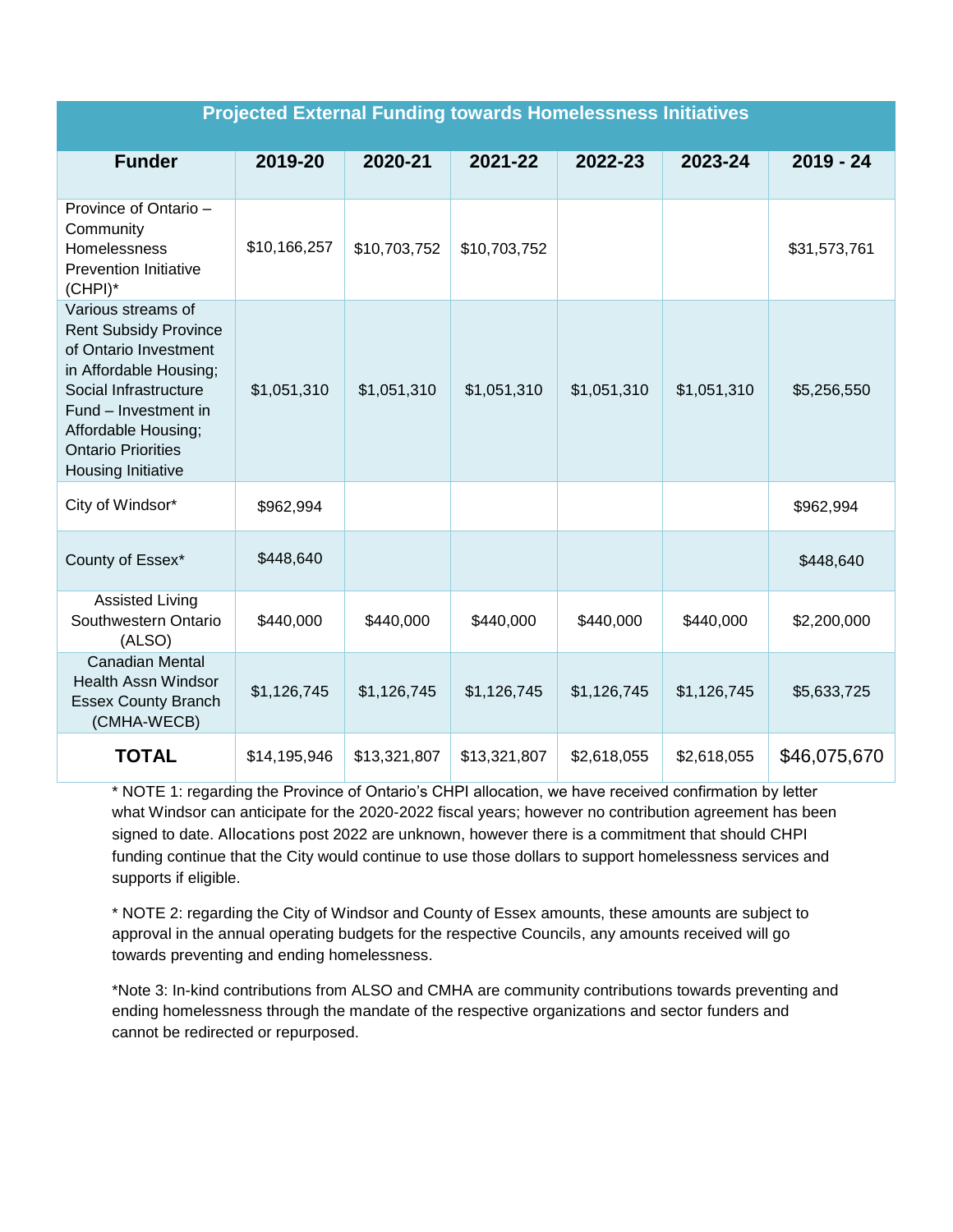## **4. Coordinated Access**

*Please discuss the steps you will take to implement a coordinated access system in your community. If your community has a coordinated access system in place, please describe how it presently functions. Note: Please also ensure you discuss how Indigenous Organizations have been engaged on the design of Coordinated Access, or how they will be engaged.* 

In 2017, the City of Windsor as the lead organization, along with a small group of representatives from community agencies including Family Services Windsor-Essex, Housing Information Services Windsor Essex County, Can Am Indian Friendship Centre, and Homeless Coalition Windsor Essex County participated in the Built for Zero Collaborative in partnership with the Canadian Alliance to End Homelessness' 20K Homes Campaign. Indigenous representation and input was provided by Can Am Indian Friendship Centre throughout the process as part of the team who worked collaboratively to provide input into the development of the framework and policies and procedures created on the By-Names Prioritized List (BNPL).

The By-Names Prioritized List Process Guide was developed throughout 2017 and provides the framework for the operationalization of the BNPL. The guide serves as the governing document that directs the BNPL process in Windsor Essex and includes:

- Background information on the development of the BNPL;
- Detailed information of the different ways people can access the BNPL;
- A framework for BNPL maintenance: and
- How staff maintaining / managing the BNPL are held accountable.

The BNPL was implemented in May 2018. The City of Windsor is the lead organization responsible for the development, implementation and coordination of the BNPL in consultation with community stakeholders, persons with lived experience, and the Windsor Essex Community Advisory Board.

The BNPL is a living tracking tool, with a single entry point, maintained by the City of Windsor that is used by the community to access supports and services provided by a variety of community stakeholders in order to effectively respond to people experiencing homelessness in Windsor and Essex County.

The BNPL Community Table is a community group comprised of community stakeholders that have entered into a Memorandum of Understanding with the City and meet on a regular weekly basis to assess available supports and services, problemsolve systemic barriers to accessing supports and services, and determine when a support and/or service is available for a program match.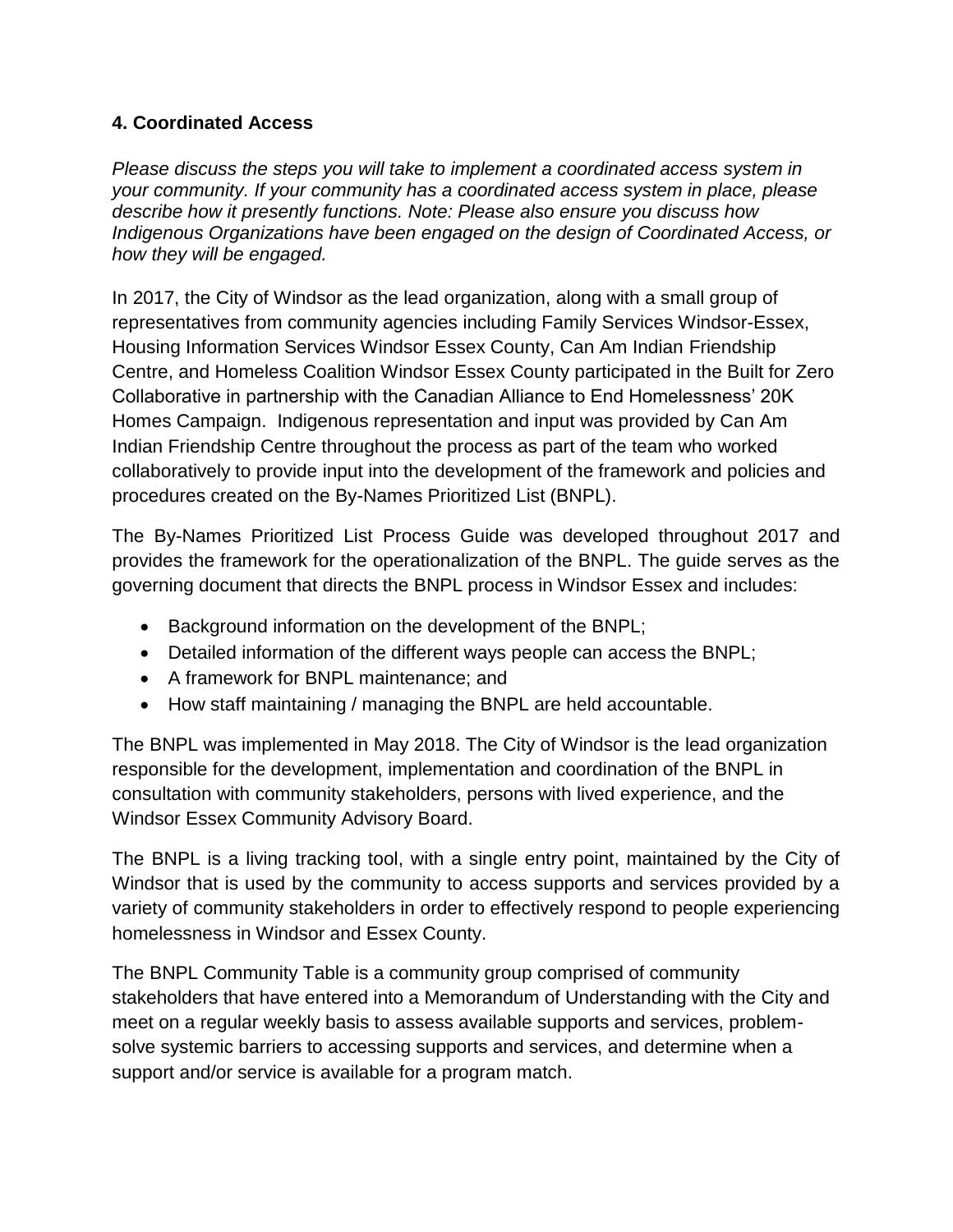In order to participate on the BNPL Community Table, each member will be required to sign the *BNPL Community Table and Workbook Oath of Confidentiality Form* as well as each participating agency will be required to sign a *Memorandum of Understanding* with the City of Windsor. The Memorandum of Understanding outlines the purpose, roles and responsibilities as well as grounds for termination under the agreement.

The BNPL is currently maintained in a secure Excel database managed by the BNPL Program Developer, who is a staff of the City of Windsor and reports to the Coordinator, Housing Administration and Development who is responsible for the oversight of the By-Names Prioritized List initiative.

All BNPL information accessed or viewed is to be treated as confidential in written, electronic, printed, and all other forms. The City of Windsor will designate who will have access to modify and share the BNPL workbook.

The BNPL Program Developer will be responsible for updating information in the BNPL in real time. BNPL Community Table members and/or community partners can provide updated information by completing the *BNPL Addition/Update and Consent Form.*

Any concerns regarding the BNPL, can be submitted in writing to the Coordinator, Housing Administration & Development at the City of Windsor at [sshousing@citywindsor.ca.](mailto:sshousing@citywindsor.ca)

What is a By-Names Prioritized List (BNPL)?

A By-Names Prioritized List is a real-time list of all people experiencing homelessness in a community. It includes a robust set of data points that support coordinated access and prioritization at a household level and an understanding of homeless inflow and outflow at a system level. This real-time actionable data supports triage to services, system performance evaluation and advocacy for the policies and resources necessary to end homelessness.

The BNPL uses a systems improvement approach to ending chronic homelessness, based on evidence and best practices. Traditionally supports and services are offered on a first-come first-serve basis; in contrast, the BNPL prioritizes persons and families based on level of need using a single, standardized process and a common triage tool. As of August 2019, over 27 agencies throughout Windsor Essex are currently participating in the BNPL and attend weekly case conference meetings to identify and match resources to eligible active households.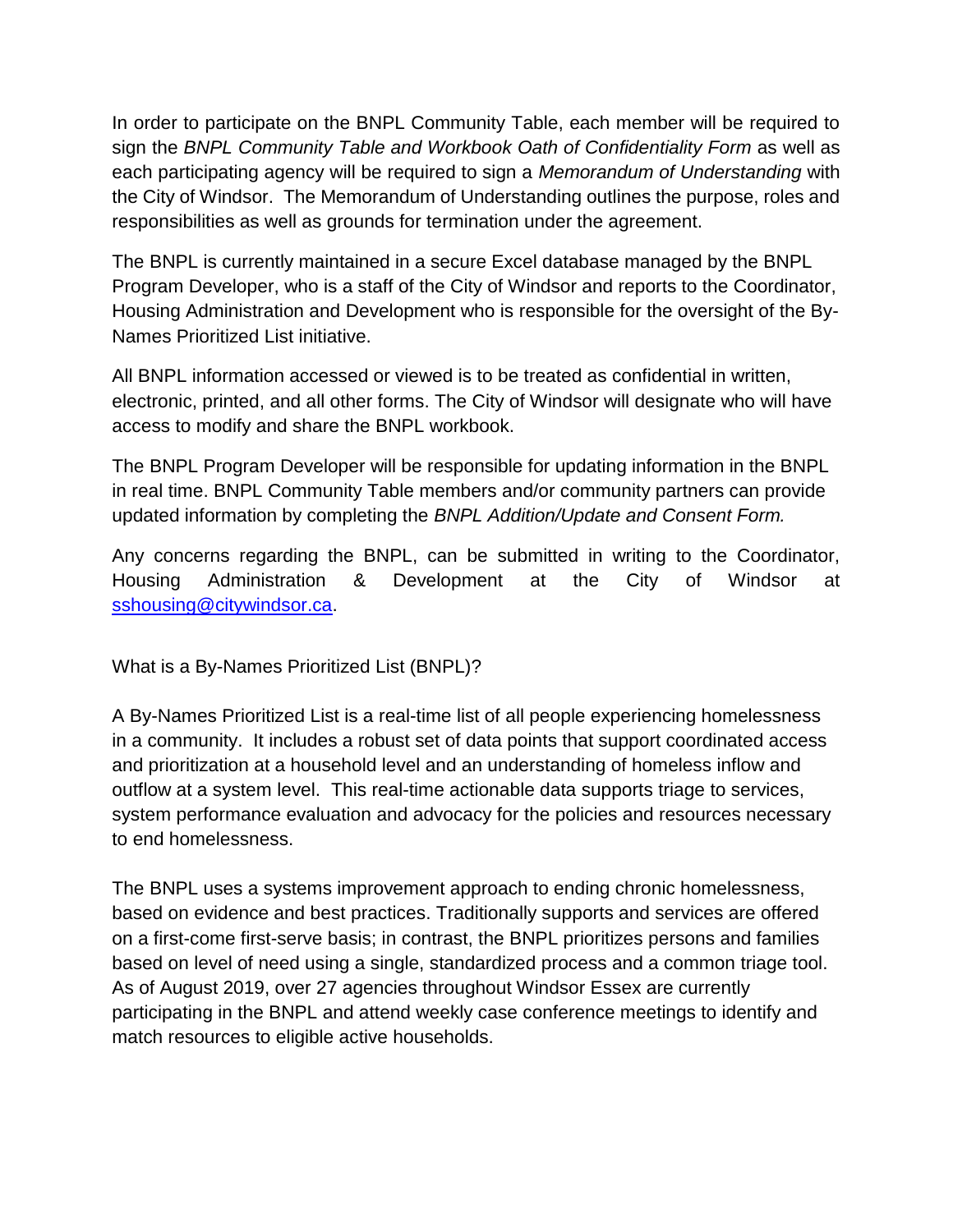The Windsor Essex By-Names Prioritized List is Windsor Essex's centralized list to prioritize supports and services for people experiencing long-term or chronic homelessness and is a living tracking tool, with a single entry point, maintained by the City of Windsor that is used by the community to access supports and services provided by a variety of community stakeholders in order to effectively respond to people experiencing homelessness in Windsor and Essex County.

Why Have a By-Names Prioritized List?

With improved coordination and efficient intake practices, people experiencing homelessness will be able to access appropriate supports and services more quickly. The BNPL process is grounded in the principles and goals of the Windsor Essex 10- Year Housing and Homelessness Plan and based on Housing First principles. Information maintained in the BNPL serves six main purposes:

- 1) To know people experiencing homelessness by name and understand their housing and support needs;
- 2) To prioritize offers of supports and services based on depth of need through the BNPL;
- 3) To monitor progress towards functionally ending homelessness;
- 4) To inform continuous improvement, and to understand gaps and system pressure points;
- 5) To ensure accountability of program outcomes to funders; and
- 6) To clearly demonstrate what resources are needed in order to functionally end homelessness in our community.

The BNPL will support Windsor Essex to track the trends of households entering and exiting homelessness and matches the most vulnerable people in our community with supports and services that are most appropriate for that person, at that time. The BNPL will give community agencies the ability to provide supports and services more effectively and efficiently by implementing a system wide entry point through coordinated access and common assessment for people experiencing homelessness with triaging to appropriate supports and services; offering appropriate supports and services based on prioritizing factors; and developing greater coordination within the sector.

Essentially, without reliable system level data obtained through Coordinated Access, our community is unable to understand where Windsor Essex is relative to the goal of ending homelessness; advocate or allocate resources based on data; make projections or set meaningful reduction goals; and know what is or is not working in the community.

In addition, without person-specific data we are unable to:

• De-duplicate aggregate level data;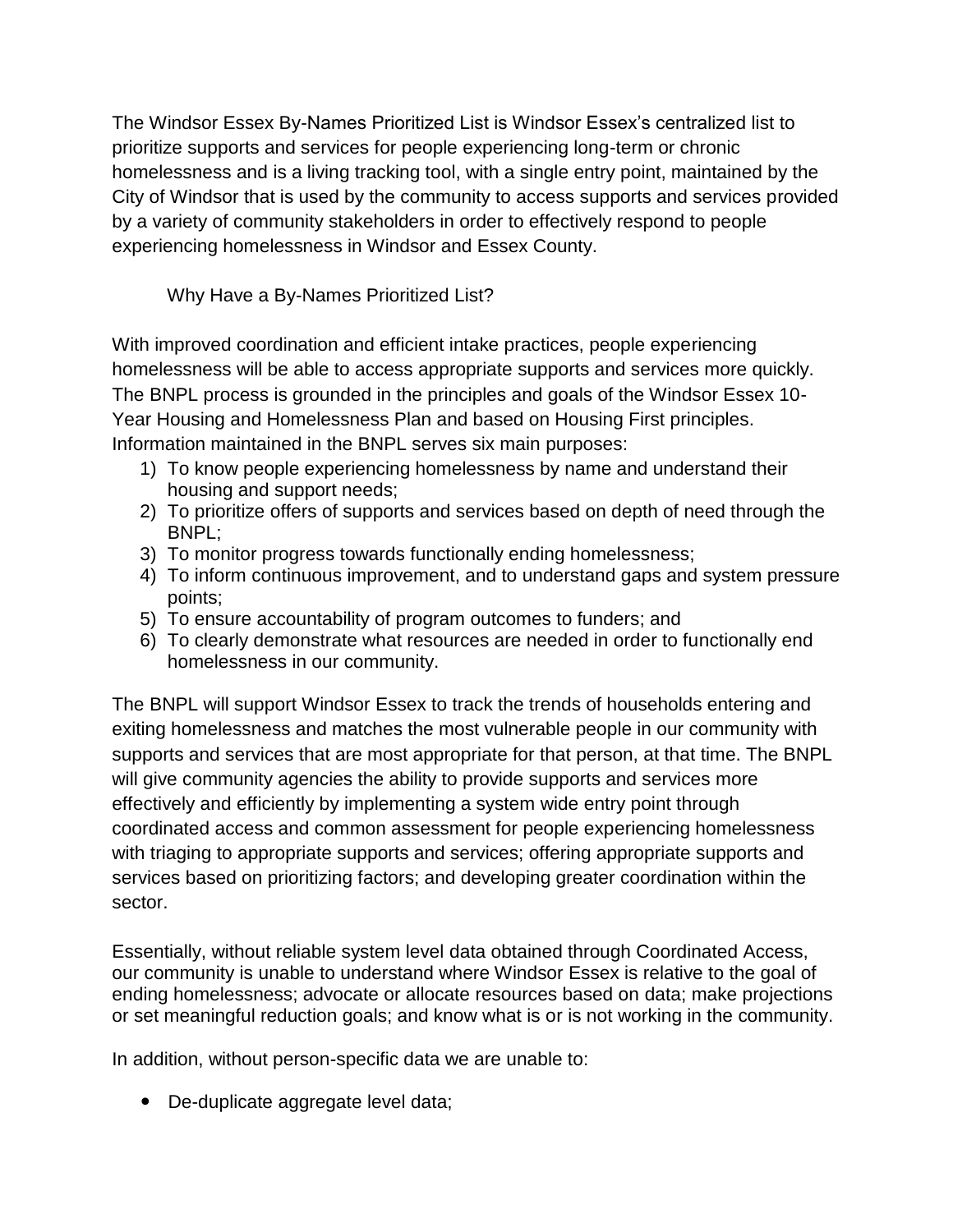- Operate an effective coordinated access system;
- Have a complete understanding of who is out there, and where to find them;
- House people as quickly as possible based on local priorities; and
- Quantify exactly what housing resources are needed to end homelessness for every person in Windsor Essex.

The By-Names Prioritized List launched in May 2018. To date, 27+ organizations and approximately 300 staff are participating and/or have been trained in the By-Names Prioritized List (BNPL) processes and VI-SPDAT which is the triage tool chosen by the community. The BNPL is hosted by the City of Windsor in an excel workbook. The BNPL prioritizes persons for services and supports through a series of vulnerability indicators. The BNPL processes are continuously improved based on feedback from stakeholders and persons with lived experience.

The City of Windsor is planning to implement HIFIS 4.0 and use the BNPL module within HIFIS, once available and stable to increase efficiency and data reliability within the community.

## <span id="page-8-0"></span>**5. Community-Wide Outcomes**

*If you would like your community to measure progress on additional outcomes beyond the federally mandated outcomes, please identify those outcomes. Please provide your proposed indicators, targets, and methodology for each of the additional identified outcomes.* 

| <b>Target</b>                                                                                                                                                                                                                          | Indicator                                                                                                       | Data Source                                                                               |
|----------------------------------------------------------------------------------------------------------------------------------------------------------------------------------------------------------------------------------------|-----------------------------------------------------------------------------------------------------------------|-------------------------------------------------------------------------------------------|
| By 2021 people seeking<br>emergency shelter will be<br>assessed to determine if<br>existing and appropriate<br>supports and housing<br>options are available and if<br>so, they will be diverted<br>from entering emergency<br>shelter | % of people seeking<br>shelter who are connected<br>to prevention supports,<br>and remain housed at 6<br>months | HIFIS or other reporting<br>tool                                                          |
| By 2023, implement cross<br>sectoral protocol to<br>coordinate discharge<br>planning                                                                                                                                                   | Completion of cross<br>sectoral protocol to<br>coordinate discharge<br>planning                                 | City of Windsor                                                                           |
| By 2028, 50% of people<br>experiencing<br>homelessness leaving<br>institutions will be                                                                                                                                                 | % of people experiencing<br>homelessness discharged<br>into homelessness from                                   | HIFIS or other reporting<br>tool<br>Other sector data<br><b>By-Names Prioritized List</b> |